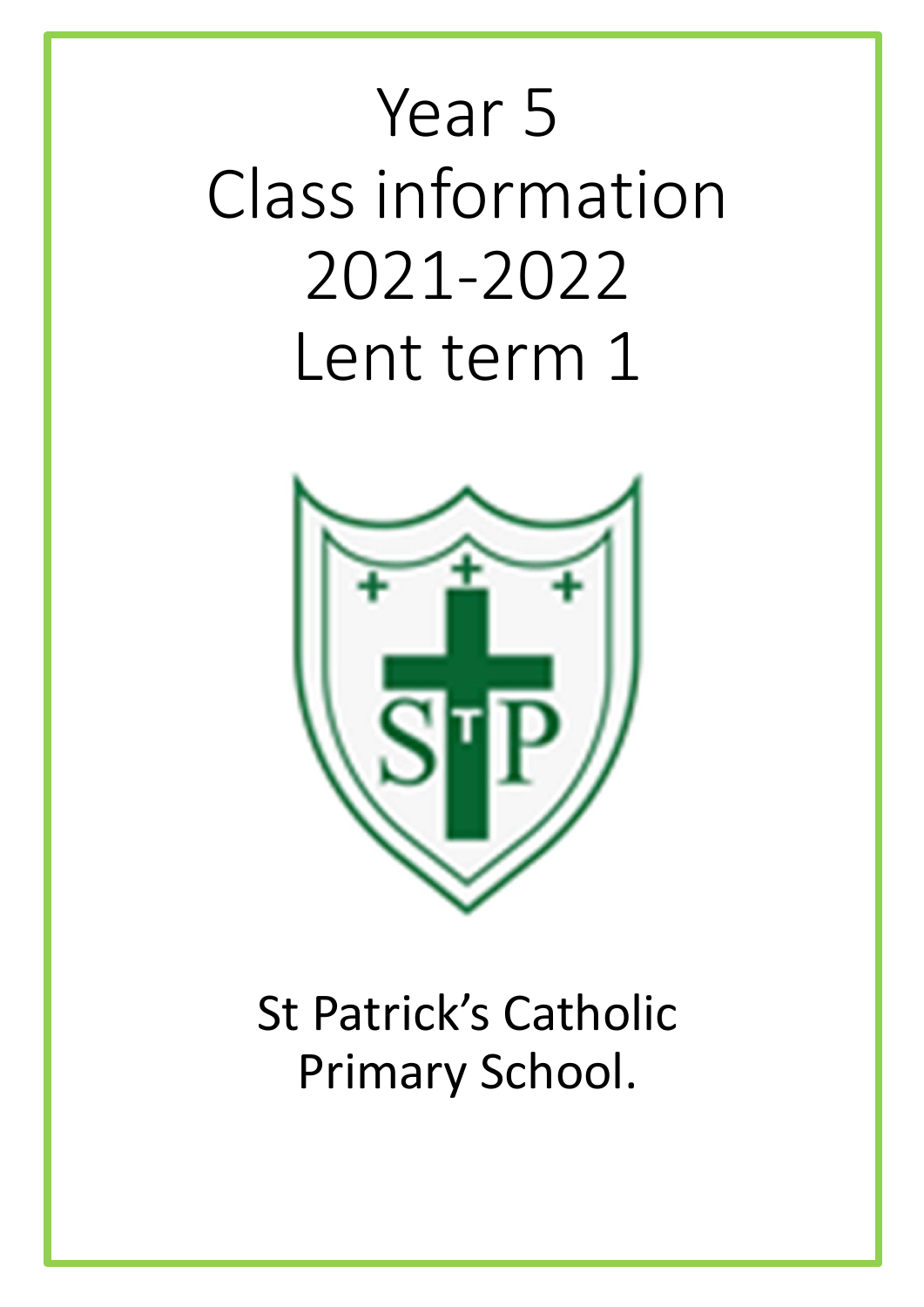# Year 5 Lent Term 1 2021‐22

### **Staff working in Y5**

Mr Kitchinson, and Mrs Kelly

# **What to bring to school**

- 2 water bottles
- Healthy snack‐ no chocolate bars or sweets
- Outdoor shoes

### **PE Day**

Your child should wear their PE kit on Thursdays, unless otherwise informed.

## English RE Naths Referred RE The Viking Boy | Area and Perimeter Multiplication and Division **Fractions** LOCAL CHURCH – COMMUNITY ‐ Mission Science Topic PE Circle of Lifge The Vikings and Basket Ball

## **What will we be doing this half term?**

## **English**

Our class text for this half term is 'Viking Boy'. We will be writing in a range of different styles, including narratives and recounts, particularly focusing on setting/character descriptions

### **Maths**

This half term we will continue learning about area and perimeter. Following this we will begin to develop and build on our understanding of multiplication and division to solve problems. Following this we will be looking at fractions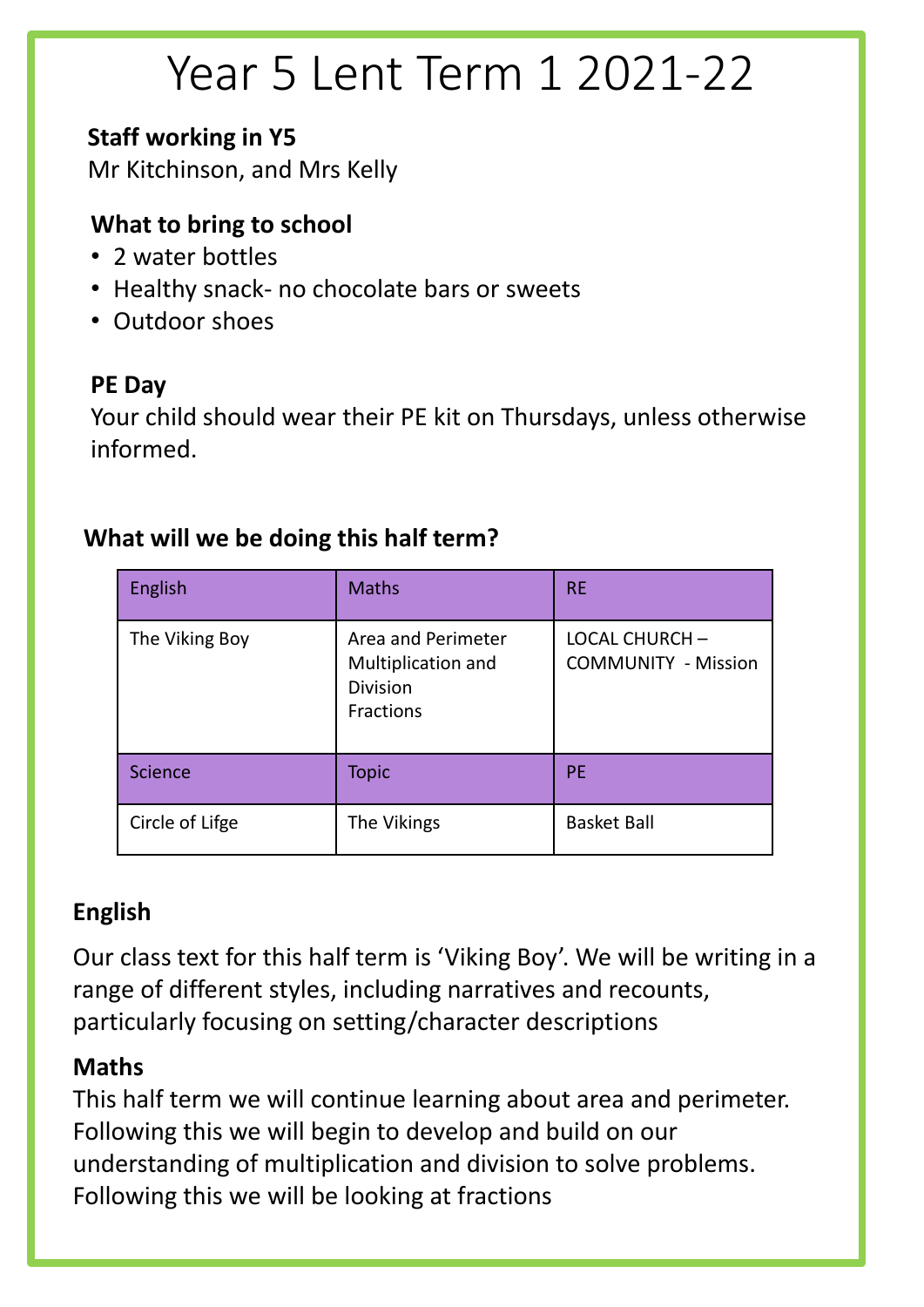# Year 5 Lent Term 1 2021‐2022

#### **English Vocab**

| Prefix                | Paragraphs          | <b>Suffix</b> | <b>Word Families</b> |
|-----------------------|---------------------|---------------|----------------------|
| Subordinate<br>clause | Main clause         | <b>Clause</b> | Conjunction          |
| Direct speech         | <b>Prepositions</b> | commas        | Inverted<br>commas   |

### **Maths Vocab**

| <b>Place value</b> | area            | perimeter                   | squared                        |
|--------------------|-----------------|-----------------------------|--------------------------------|
| <b>Multiply</b>    | <b>Fraction</b> | <b>Improper</b><br>fraction | <b>Equivalent</b><br>fractions |
| <b>Divide</b>      | <i>integer</i>  | <b>Mixed number</b>         | digit                          |

### **RE topic word**

| <b>Mission</b> | <b>Bishop</b> | Gentile        | Christian  |  |  |  |
|----------------|---------------|----------------|------------|--|--|--|
| inspirational  | Unity         | <b>Diocese</b> | ecumensium |  |  |  |

# **Science key words**

| <b>Bulb</b>  | Fertilisation | Larva     | <b>Metamorphosis</b> |  |  |  |  |
|--------------|---------------|-----------|----------------------|--|--|--|--|
| Reproduction | pollinations  | Gestation | Egg                  |  |  |  |  |

### **Topic key words**

| <b>Viking</b> | Raid           | <b>Migrate</b> | <b>Settle</b>    |
|---------------|----------------|----------------|------------------|
| Invader       | <b>Saga</b>    | <b>Monk</b>    | <b>Monastery</b> |
| Abbey         | <b>Settler</b> | <b>Runes</b>   | monarch          |